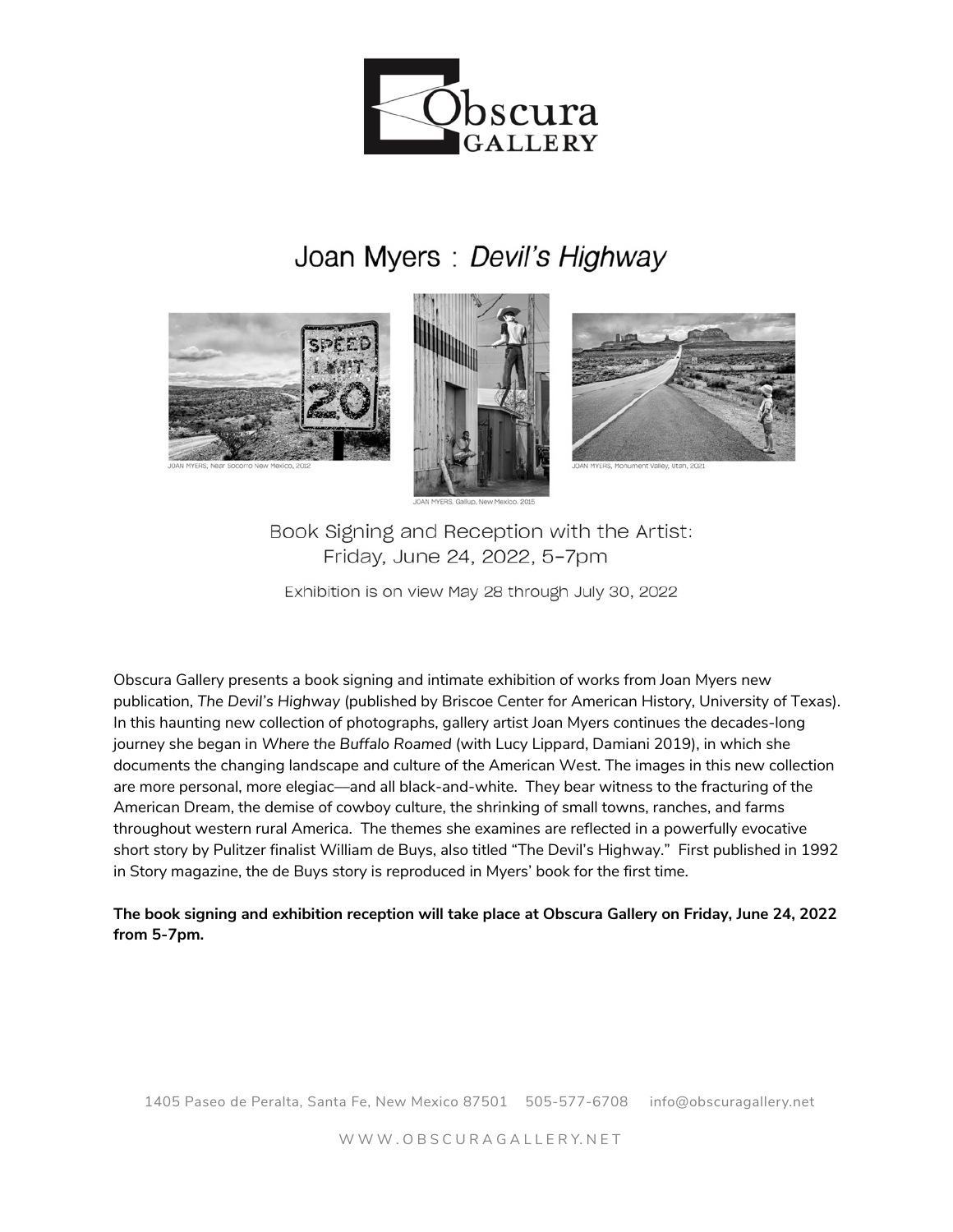

Joan Myers, Monument Valley, UT, 2021, 20 x 30", archival pigment ink print, edition of 10.



Joan Myers' book cover.

1405 Paseo de Peralta, Santa Fe, New Mexico 87501 505-577-6708 info@obscuragallery.net

W W W . O B S C U R A G A L L E R Y. N E T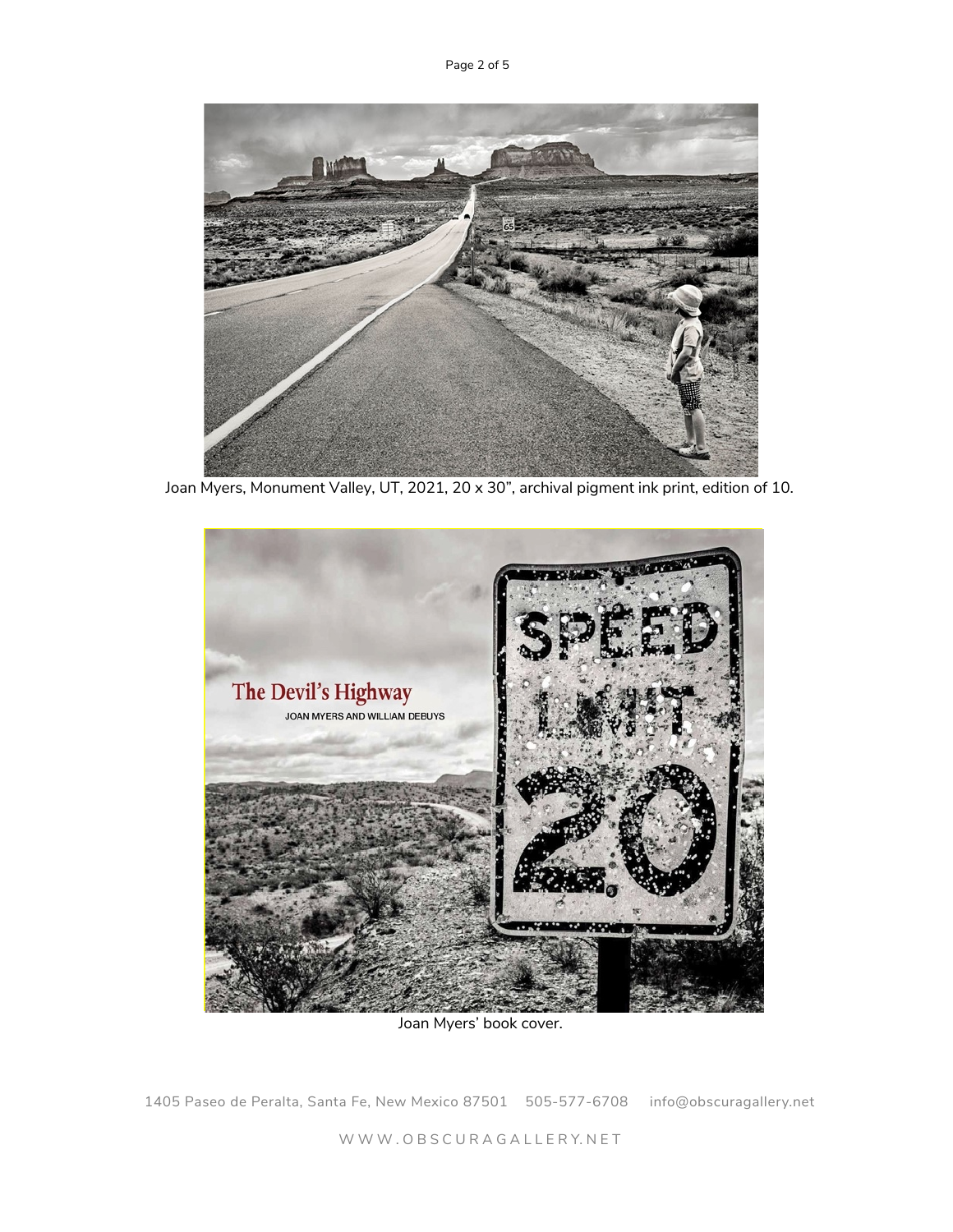## **About Joan Myers:**

Joan Myers has been photographing for more than forty-five years, much of the time roaming the American West, but also traveling in places as far-flung as India, the Canary Islands, Antarctica, Java, Sicily, Sardinia, and Hawai'i. Her highly acclaimed work has been the subject of three Smithsonian Institution exhibitions, more than fifty solo and eight group shows, and eleven books, including Fire & Ice: Timescapes, with Kathleen Dean Howe (Damiani 2015), The Persephones, with poet Nathaniel Tarn (Damiani 2016), The Jungle at the Door, with William de Buys (George F. Thompson Publishing, 2012), Wondrous Cold: An Antarctic Journey (Smithsonian Books 2006), and Along the Santa Fe Trail, with Marc Simmons (University of New Mexico Press 1986).



Joan Myers, Hooper, CO 2017, 14.5 x 22", archival pigment ink print, edition of 15.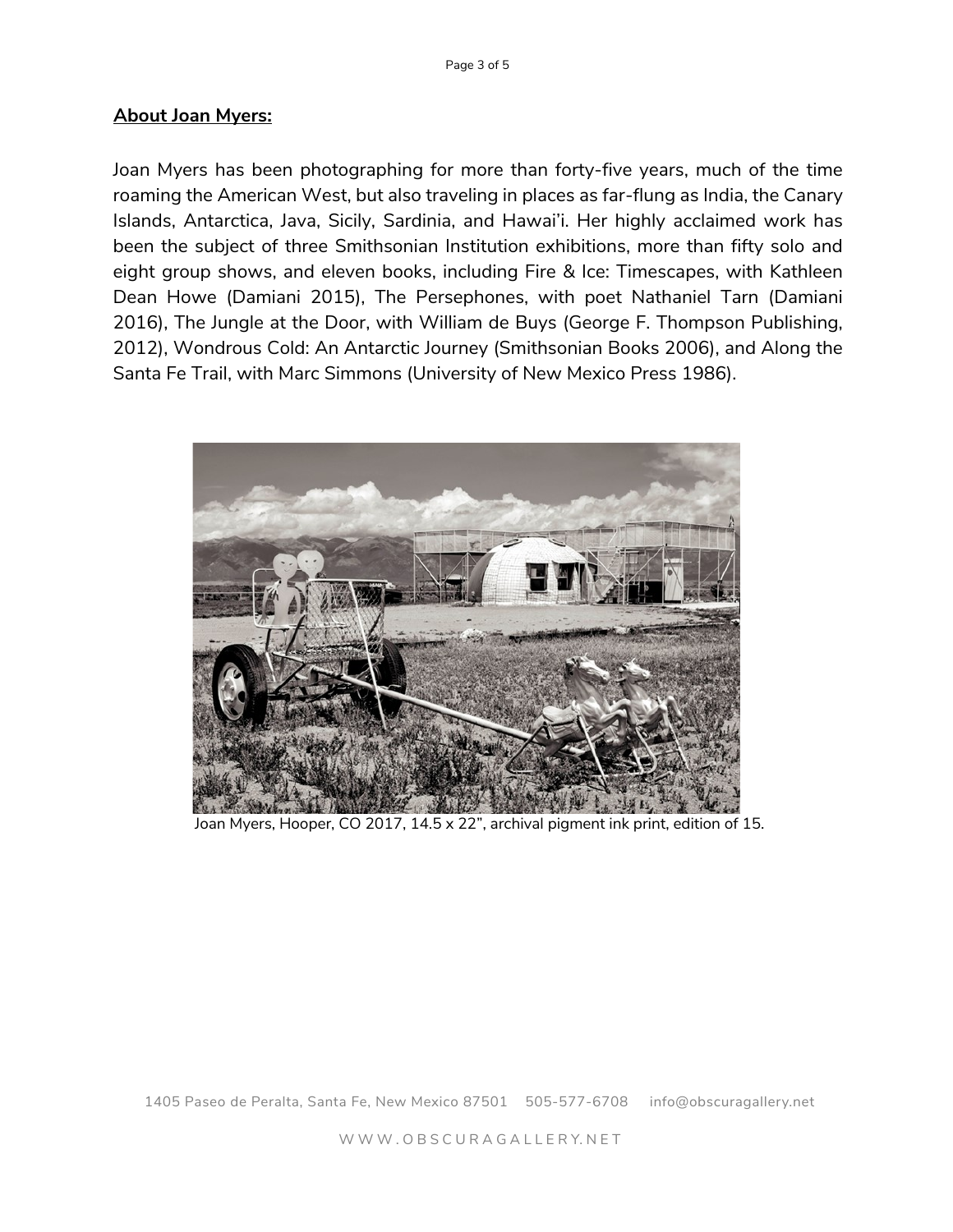Page 4 of 5



Joan Myers, Tucumcari, NM, 2015, 14.5 x 22", archival pigment ink print, edition of 15.

Myers' work is included in the permanent collections of the Amon Carter Museum, Fort Worth, TX; Bibliotheque National de France, Paris; Center for Creative Photography, Tucson, AZ; Denver Art Museum, Denver, CO; George Eastman House International Museum of Photography, Rochester, NY; High Museum of Art, Atlanta, GA; Minneapolis Museum of Art, Minneapolis, MN; Museum of Fine Arts, Houston, TX, The Museum of Modern Art, New York City, NY; Nevada Museum of Art, Reno, NV, and San Francisco Museum of Modern Art, San Francisco, CA. She divides her time between Santa Fe, NM Tucson, AZ, and northern Mexico.



Joan Myers, Wonder Valley, CA, 2019, 14.5 x 22", archival pigment ink print, edition of 15.

1405 Paseo de Peralta, Santa Fe, New Mexico 87501 505-577-6708 info@obscuragallery.net

W W W . O B S C U R A G A L L E R Y. N E T